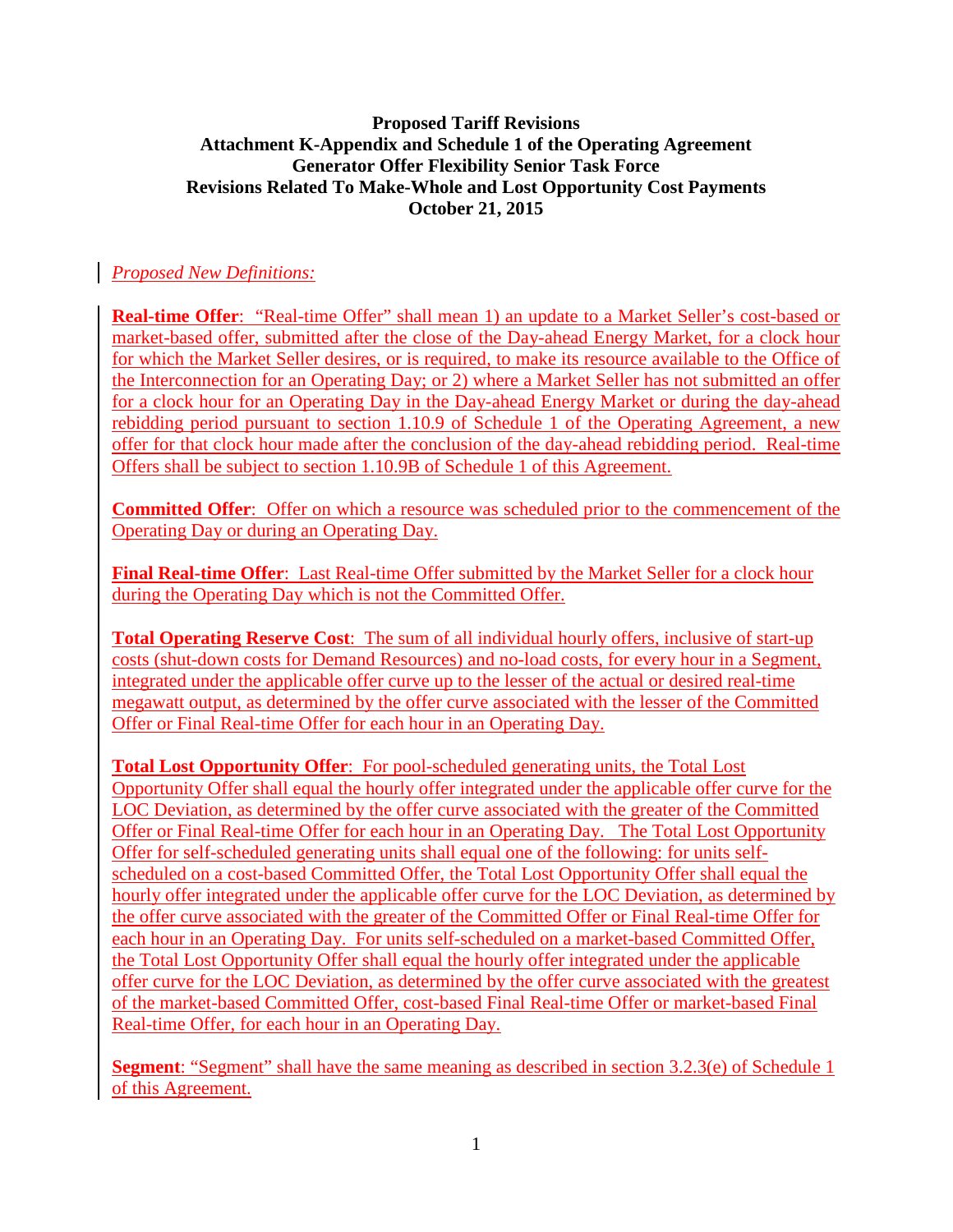**LOC Deviation**: Other than wind units, the LOC Deviation shall equal the desired megawatt amount for the resource determined according to the point on the Final Real-time Offer corresponding to the hourly integrated real-time Locational Marginal Price at the resource's bus and adjusted for any Regulation or Tier 2 Synchronized Reserve assignments and limited to the lesser of the unit's Economic Maximum or the unit's Generation Resource Maximum Output, minus the actual hourly integrated output of the unit. For wind units, the LOC Deviation shall be the deviation of the generating unit's output equal to the lesser of the PJM forecasted output for the unit or the desired megawatt amount for the resource determined according to the point on the Final Real-time Offer corresponding to the hourly integrated real-time Locational Marginal Price at the resource's bus, and shall be limited to the lesser of the unit's Economic Maximum or the unit's Generation Resource Maximum Output, minus the actual hourly integrated output of the unit.

**Generation Resource Maximum Output**: The unit's maximum (not nominal) net electrical power output in megawatts, specified in the Interconnection Service Agreement or Wholesale Market Participation Agreement, after supply of any parasitic or host facility loads, that a Generation Interconnection Customer's generating unit is expected to produce, provided that the specified output shall not exceed the output of the proposed generating unit that Transmission Provider utilized in the System Impact Study. If the Generation Resource Maximum Output cannot be determined from the applicable Interconnection Service Agreement or Wholesale Market Participation Agreement, the Generation Resource Maximum Output shall equal the generating unit's pro rata share of the sum of Economic Maximum values from available generating units at the Customer Facility specified in the Interconnection Service Agreement.

### **3.2.3 Operating Reserves.**

(a) A Market Seller's pool-scheduled resources capable of providing Operating Reserves shall be credited as specified below based on the applicable offer prices offered for the operation of such resource, provided that the resource was available for the entire time specified in the Offer Data for such resource. To the extent that Section 3.2.3A.01 of Schedule 1 of this Agreement does not meet the Day-ahead Scheduling Reserves Requirement, the Office of the Interconnection shall schedule additional Operating Reserves pursuant to Section 1.7.17 and 1.10 of Schedule 1 of this Agreement. In addition the Office of the Interconnection shall schedule Operating Reserves pursuant to those sections to satisfy any unforeseen Operating Reserve requirements that are not reflected in the Day-ahead Scheduling Reserves Requirement.

(b) The following determination shall be made for each pool-scheduled resource that is scheduled in the Day-ahead Energy Market: the total offered price for start-up and no-load fees and energy for the Committed Offer, determined on the basis of the resource's scheduled output, shall be compared to the total value of that resource's energy – as determined by the Dayahead Energy Market and the Day-ahead Prices applicable to the relevant generation bus in the Day-ahead Energy Market. PJM shall also (i) determine whether any resources were scheduled in the Day-ahead Energy Market to provide Black Start service, Reactive Services or transfer interface control during the Operating Day because they are known or expected to be needed to maintain system reliability in a Zone during the Operating Day in order to minimize the total cost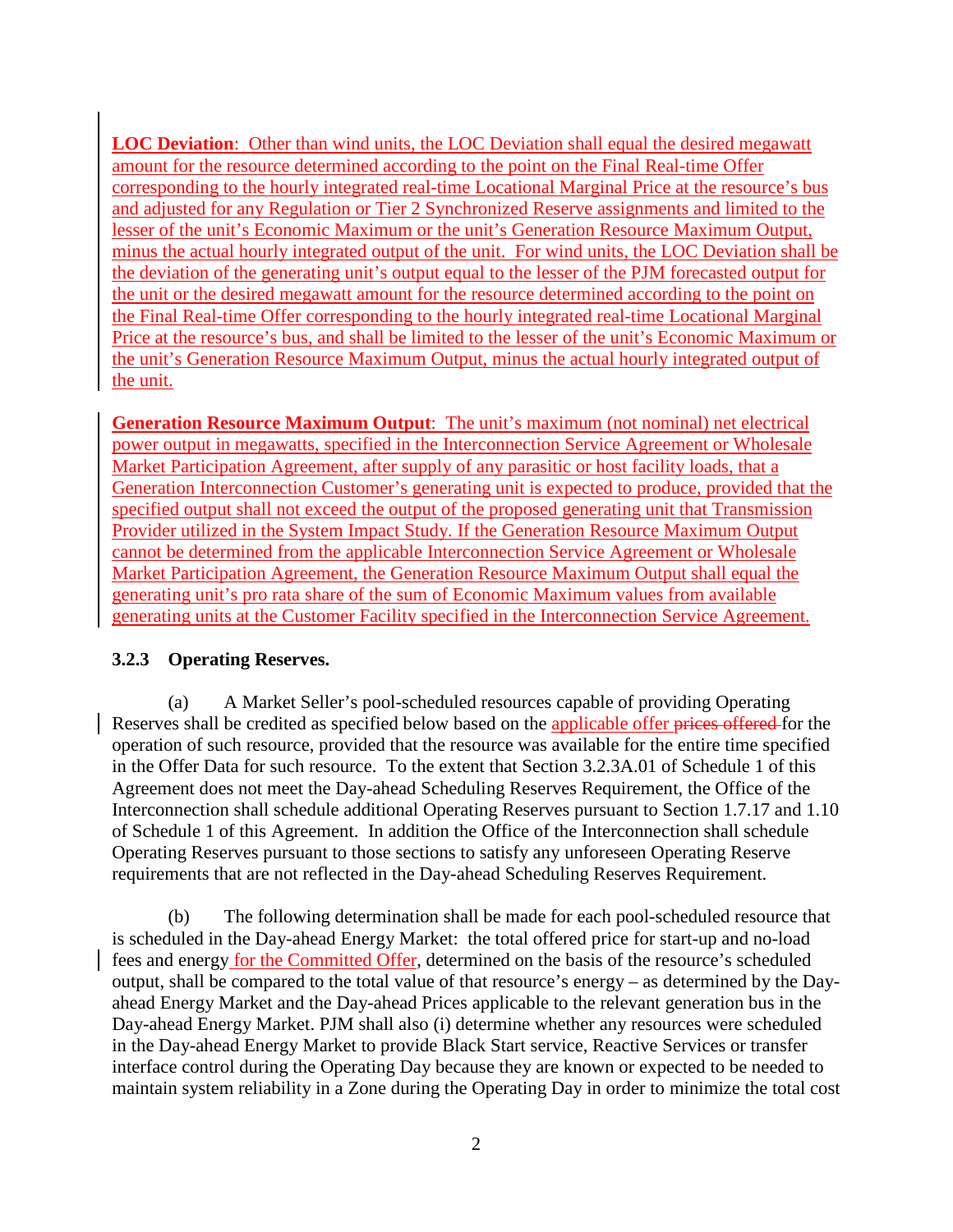of Operating Reserves associated with the provision of such services and reflect the most accurate possible expectation of real-time operating conditions in the day-ahead model, which resources would not have otherwise been committed in the day-ahead security-constrained dispatch and (ii) report on the day following the Operating Day the megawatt quantities scheduled in the Day-ahead Energy Market for the above-enumerated purposes for the entire RTO.

Except as provided in Section 3.2.3(n), if the total offered price for start-up and no-load fees and energy summed over all hours exceeds the total value summed over all hours, the difference shall be credited to the Market Seller.

The Office of the Interconnection shall apply any balancing Operating Reserve credits allocated pursuant to this Section 3.2.3(b) to real-time deviations from day-ahead schedules or real-time load share plus exports, pursuant to Section 3.2.3(p), depending on whether the balancing Operating Reserve credits are related to resources scheduled during the reliability analysis for an Operating Day, or during the actual Operating Day.

(i) For resources scheduled by the Office of the Interconnection during the reliability analysis for an Operating Day, the associated balancing Operating Reserve credits shall be allocated based on the reason the resource was scheduled according to the following provisions:

(A) If the Office of the Interconnection determines during the reliability analysis for an Operating Day that a resource was committed to operate in real-time to augment the physical resources committed in the Day-ahead Energy Market to meet the forecasted real-time load plus the Operating Reserve requirement, the associated balancing Operating Reserve credits, identified as RA Credits for Deviations, shall be allocated to real-time deviations from day-ahead schedules.

(B) If the Office of the Interconnection determines during the reliability analysis for an Operating Day that a resource was committed to maintain system reliability, the associated balancing Operating Reserve credits, identified as RA Credits for Reliability, shall be allocated according to ratio share of real time load plus export transactions.

(C) If the Office of the Interconnection determines during the reliability analysis for an Operating Day that a resource with a day-ahead schedule is required to deviate from that schedule to provide balancing Operating Reserves, the associated balancing Operating Reserve credits shall be segmented and separately allocated pursuant to subsections  $3.2.3(b)(i)(A)$  or  $3.2.3(b)(i)(B)$ hereof. Balancing Operating Reserve credits for such resources will be identified in the same manner as units committed during the reliability analysis pursuant to subsections  $3.2.3(b)(i)(A)$  and  $3.2.3(b)(i)(B)$  hereof.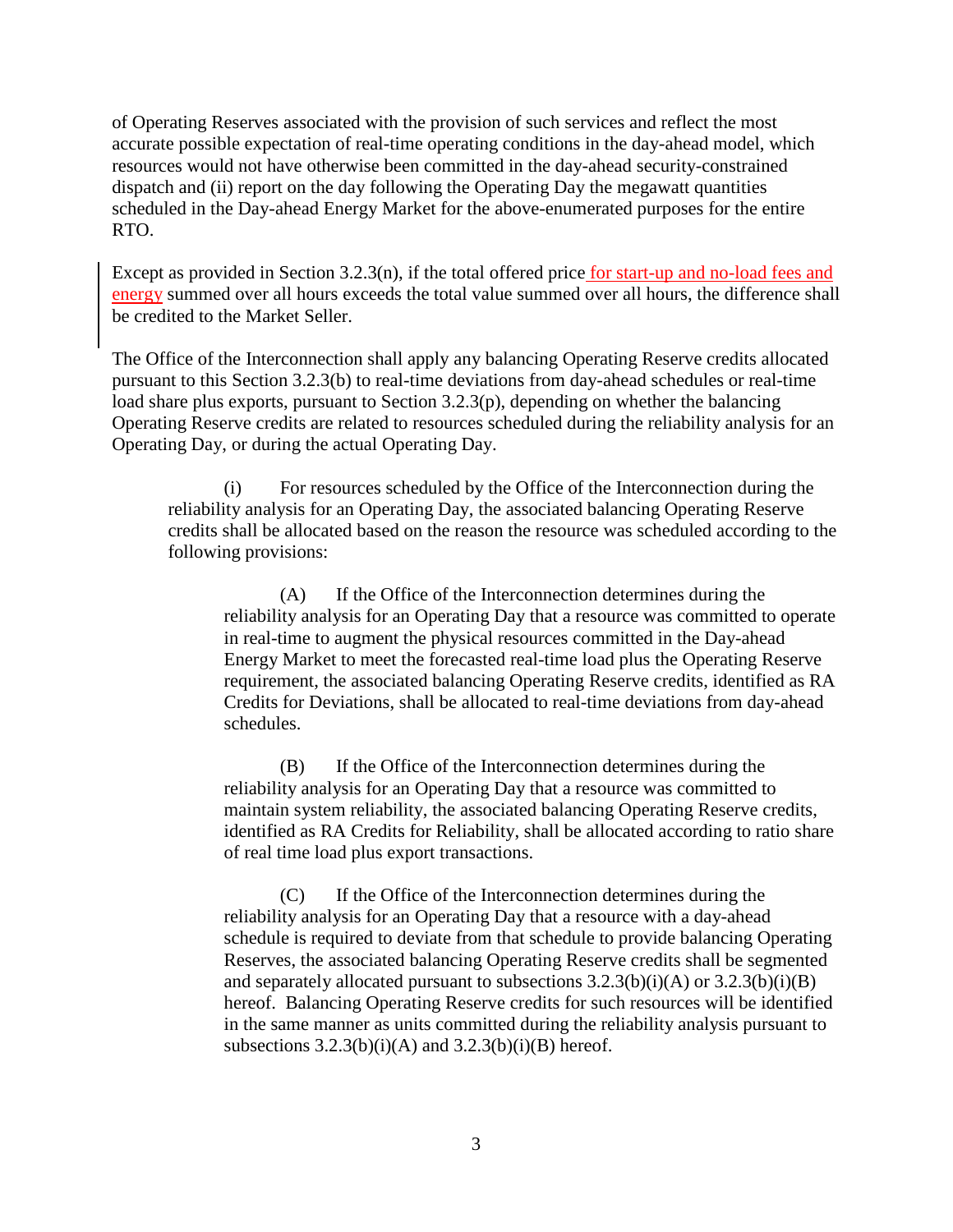(ii) For resources scheduled during an Operating Day, the associated balancing Operating Reserve credits shall be allocated according to the following provisions:

(A) If the Office of the Interconnection directs a resource to operate during an Operating Day to provide balancing Operating Reserves, the associated balancing Operating Reserve credits, identified as RT Credits for Reliability, shall be allocated according to ratio share of load plus exports. The foregoing notwithstanding, credits will be applied pursuant to this section only if the LMP at the resource's bus does not meet or exceed the applicable offer of the resource for at least four 5-minute intervals during one or more discrete clock hours during each period the resource operated and produced MWs during the relevant Operating Day. If a resource operated and produced MWs for less than four 5 minute intervals during one or more discrete clock hours during the relevant Operating Day, the credits for that resource during the hour it was operated less than four 5-minute intervals will be identified as being in the same category (RT Credits for Reliability or RT Credits for Deviations) as identified for the Operating Reserves for the other discrete clock hours.

(B) If the Office of the Interconnection directs a resource not covered by Section 3.2.3(b)(ii)(A) hereof to operate in real-time during an Operating Day, the associated balancing Operating Reserve credits, identified as RT Credits for Deviations, shall be allocated according to real-time deviations from day-ahead schedules.

(iii) PJM shall post on its Web site the aggregate amount of MWs committed that meet the criteria referenced in subsections  $(b)(i)$  and  $(b)(ii)$  hereof.

(c) The sum of the foregoing credits calculated in accordance with Section 3.2.3(b) plus any unallocated charges from Section 3.2.3(h) and 5.1.7, and any shortfalls paid pursuant to the Market Settlement provision of the Day-ahead Economic Load Response Program, shall be the cost of Operating Reserves in the Day-ahead Energy Market.

(d) The cost of Operating Reserves in the Day-ahead Energy Market shall be allocated and charged to each Market Participant in proportion to the sum of its (i) scheduled load (net of Behind The Meter Generation expected to be operating, but not to be less than zero) and accepted Decrement Bids in the Day-ahead Energy Market in megawatt-hours for that Operating Day; and (ii) scheduled energy sales in the Day-ahead Energy Market from within the PJM Region to load outside such region in megawatt-hours for that Operating Day, but not including its bilateral transactions that are dynamically scheduled to load outside such area pursuant to Section 1.12, except to the extent PJM scheduled resources to provide Black Start service, Reactive Services or transfer interface control. The cost of Operating Reserves in the Day-ahead Energy Market for resources scheduled to provide Black Start service for the Operating Day which resources would not have otherwise been committed in the day-ahead security constrained dispatch shall be allocated by ratio share of the monthly transmission use of each Network Customer or Transmission Customer serving Zone Load or Non-Zone Load, as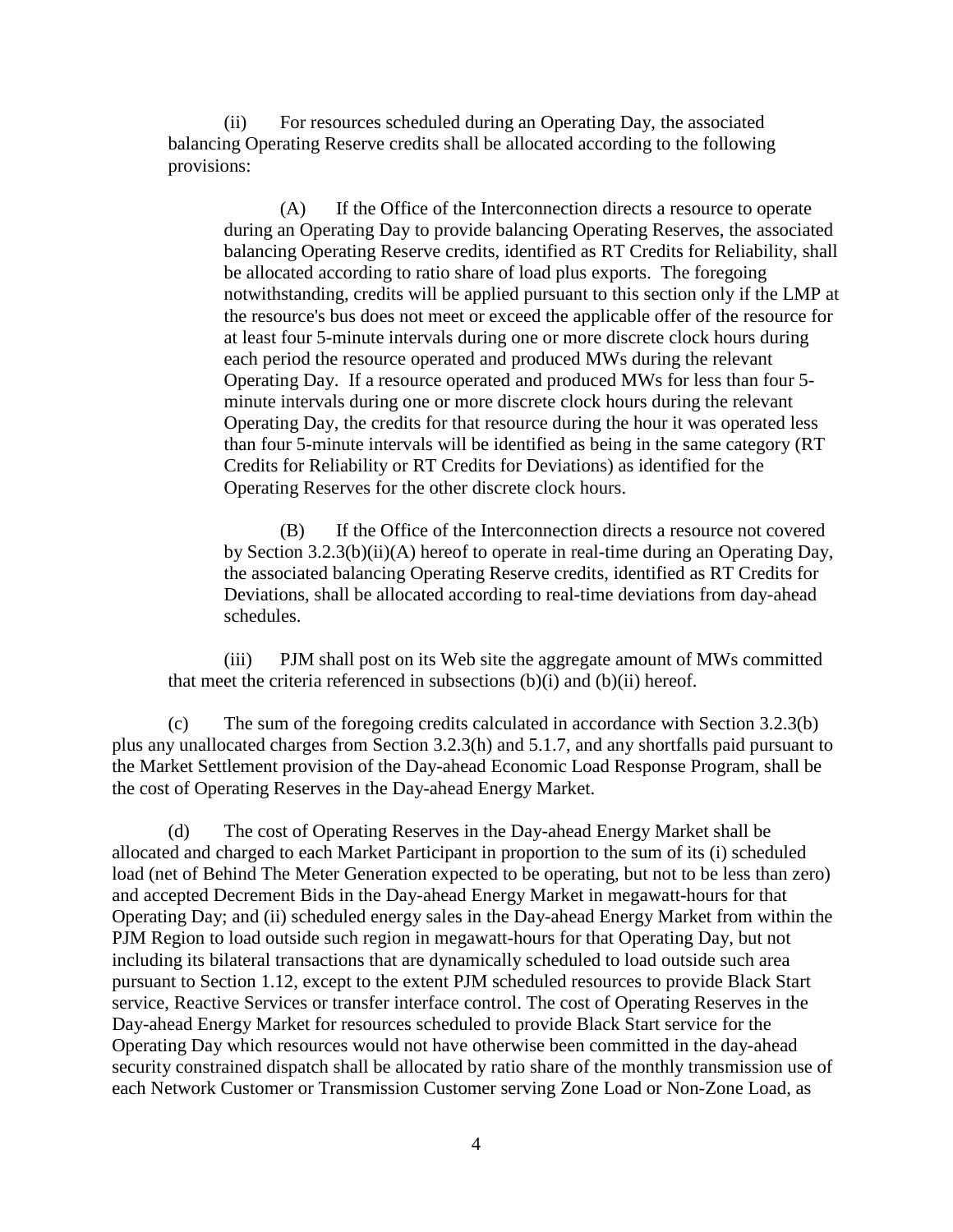determined in accordance with the formulas contained in Schedule 6A of the PJM Tariff. The cost of Operating Reserves in the Day-ahead Energy Market for resources scheduled to provide Reactive Services or transfer interface control because they are known or expected to be needed to maintain system reliability in a Zone during the Operating Day and would not have otherwise been committed in the day-ahead security constrained dispatch shall be allocated and charged to each Market Participant in proportion to the sum of its real-time deliveries of energy to load (net of operating Behind The Meter Generation) in such Zone, served under Network Transmission Service, in megawatt-hours during that Operating Day, as compared to all such deliveries for all Market Participants in such Zone.

 (e) At the end of each Operating Day, the following determination shall be made for each synchronized pool-scheduled resource of each Market Seller that operates as requested by the Office of the Interconnection. For each calendar day, pool-scheduled resources in the Realtime Energy Market shall be made whole for each of the following Ssegments: 1) the greater of their day-ahead schedules or minimum run time (minimum down time for Demand Resources); and 2) any block of hours the resource operates at PJM's direction in excess of the greater of its day-ahead schedule or minimum run time (minimum down time for Demand Resources). For each calendar day, and for each synchronized start of a generation resource or PJM-dispatched economic load reduction, there will be a maximum of two Ssegments for each resource. Segment 1 will be the greater of the day-ahead schedule and minimum run time (minimum down time for Demand Resources) and Segment 2 will include the remainder of the contiguous hours when the resource is operating at the direction of the Office of the Interconnection, provided that a segment is limited to the Operating Day in which it commenced and cannot include any part of the following Operating Day.

A Generation Capacity Resource that operates outside of its unit-specific parameters will not receive Operating Reserve Credits nor be made whole for such operation when not dispatched by the Office of the Interconnection, unless the Market Seller of the Generation Capacity Resource can justify to the Office of the Interconnection that operation outside of such unit-specific parameters was the result of an actual constraint. Such Market Seller shall provide to the Market Monitoring Unit and the Office of the Interconnection its request to receive Operating Reserve Credits and/or to be made whole for such operation, along with documentation explaining in detail the reasons for operating its resource outside of its unit-specific parameters, within thirty calendar days following the issuance of billing statement for the Operating Day. The Market Seller shall also respond to additional requests for information from the Market Monitoring Unit and the Office of the Interconnection. The Market Monitoring Unit shall evaluate such request for compensation and provide its determination of whether there was an exercise of market power to the Office of the Interconnection by no later than twenty-five calendar days after receiving the Market Seller's request for compensation. The Office of the Interconnection shall make its determination whether the Market Seller justified that it is entitled to receive Operating Reserve Credits and/or be made whole for such operation of its resource for the day(s) in question, by no later than thirty calendar days after receiving the Market Seller's request for compensation.

Credits received pursuant to this section shall be equal to the positive difference between a resource's total offered price for start-up (shutdown costs for Demand Resources) and no-load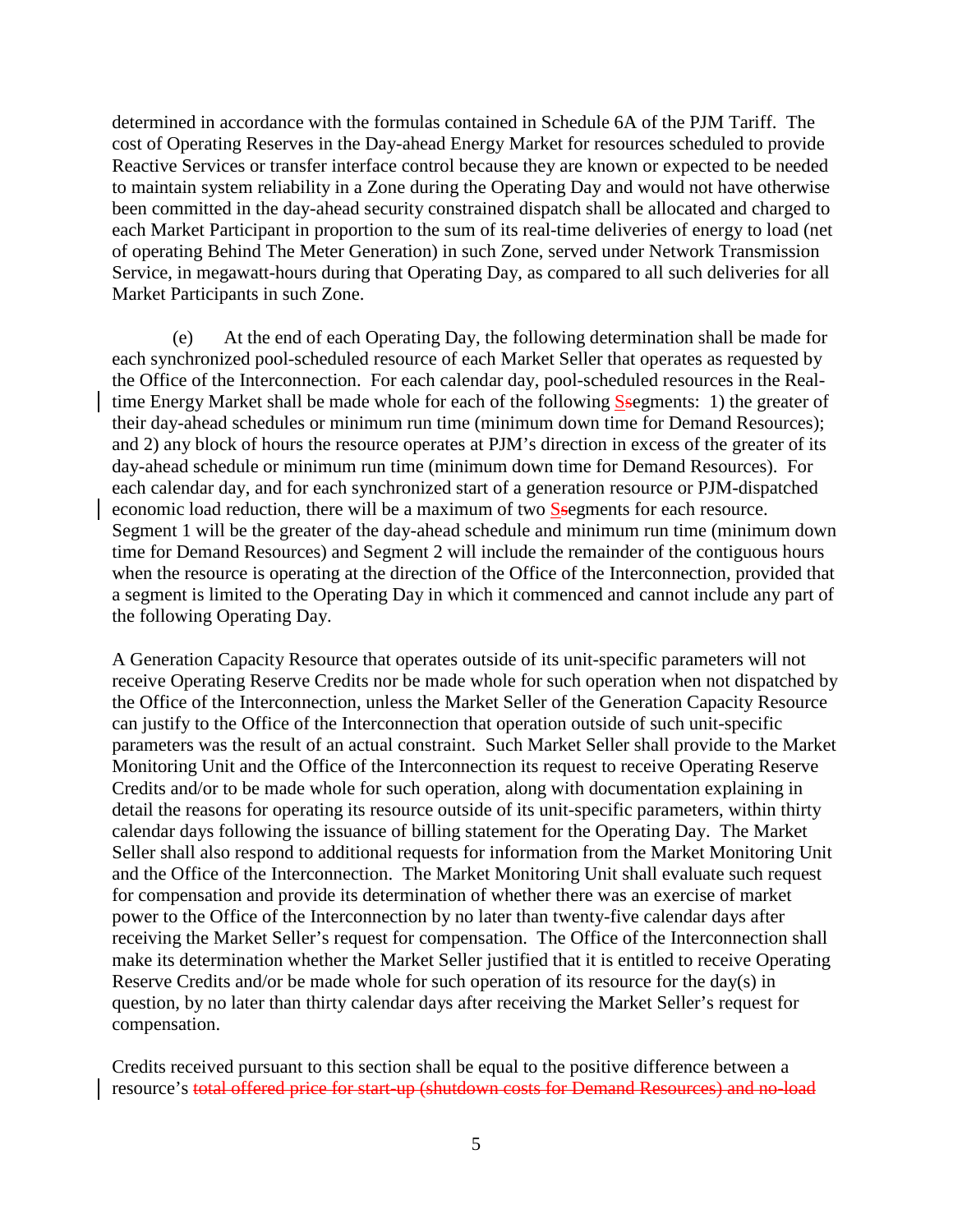fees and energy, determined on the basis of the resource's scheduled outputTotal Operating Reserve Cost, and the total value of the resource's energy in the Day-ahead Energy Market plus any credit or change for quantity deviations, at PJM dispatch direction (excluding quanity deviations caused by an increase in the Market Seller's Real-time Offer), from the Day-ahead Energy Market during the Operating Day at the real-time LMP(s) applicable to the relevant generation bus in the Real-time Energy Market. The foregoing notwithstanding, credits for Ssegment 2 shall exclude start up (shutdown costs for Demand Resources) costs for generation resources.

Except as provided in Section 3.2.3(m), if the total offered price exceeds the total value, the difference less any credit as determined pursuant to Section 3.2.3(b), and less any amounts credited for Synchronized Reserve in excess of the Synchronized Reserve offer plus the resource's opportunity cost, and less any amounts credited for Non-Synchronized Reserve in excess of the Non-Synchronized Reserve offer plus the resource's opportunity cost, and less any amounts credited for providing Reactive Services as specified in Section 3.2.3B, and less any amounts for Day-ahead Scheduling Reserve in excess of the Day-ahead Scheduling Reserve offer plus the resource's opportunity cost, shall be credited to the Market Seller.

Synchronized Reserve, Non-Synchronized Reserve, and Day-ahead Scheduling Reserve credits applied against Operating Reserve credits pursuant to this section shall be netted against the Operating Reserve credits earned in the corresponding hour(s) in which the Synchronized Reserve, Non-Synchronized Reserve, and Day-ahead Scheduling Reserve credits accrued, provided that for condensing combustion turbines, Synchronized Reserve credits will be netted against the total Operating Reserve credits accrued during each hour the unit operates in condensing and generation mode.

(f) A Market Seller's steam-electric generating unit or combined cycle unit operating in combined cycle mode that is pool-scheduled (or self-scheduled, if operating according to Section 1.10.3 (c) hereof), the output of which is reduced or suspended at the request of the Office of the Interconnection due to a transmission constraint or other reliability issue, and for which the hourly integrated, real-time LMP at the unit's bus is higher than the unit's offer corresponding to the level of output requested by the Office of the Interconnection (as indicated either by the desired MWs of output from the unit determined by PJM's unit dispatch system or as directed by the PJM dispatcher through a manual override), shall be credited hourly in an amount equal to the product of (A) the deviation of the generating unit's output necessary to follow the Office of the Interconnection's signals and the generating unit's expected output level if it had been dispatched in economic merit order, times (B) the Locational Marginal Price at the generation bus for the generating unit, minus  $(C)$  the applicable offer for energy on which the generating unit was committed in the Real-time Energy Marketthe Total Lost Opportunity Offer, provided that the resulting outcome is greater than \$0.00. This equation is represented as (A\*B)  $-C<sub>1</sub>$ 

The deviation of the generating unit's output is equal to the level of output for the unit determined according to the point on the scheduled offer curve on which the unit was operating corresponding to the hourly integrated real time Locational Marginal Price at the unit's bus and adjusted for any Regulation or Tier 2 Synchronized Reserve assignments and limited to the lesser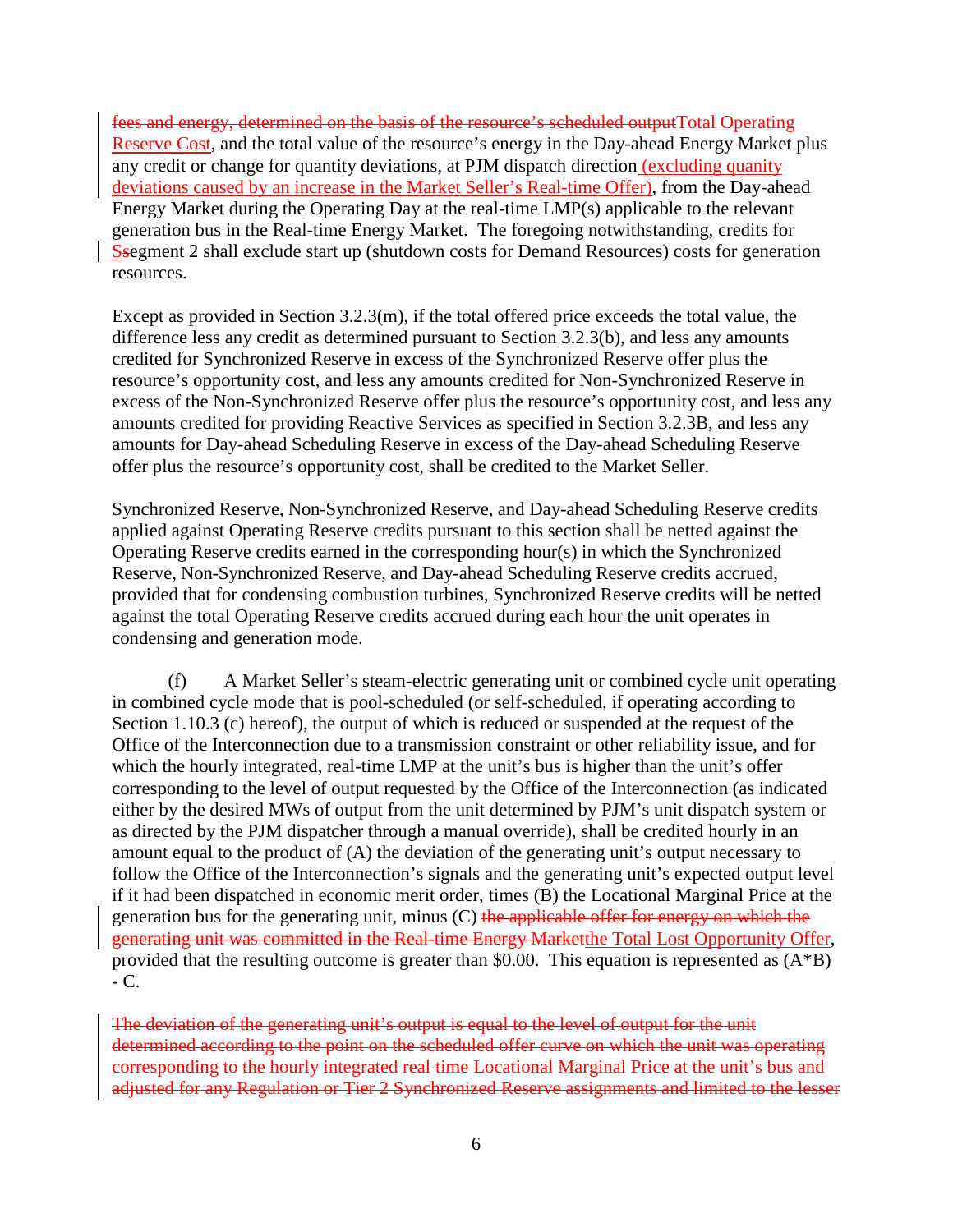of the unit's Economic Maximum or the unit's Maximum Facility Output, minus the actual hourly integrated output of the unit.

For pool-scheduled generating units, their applicable offer for energy is the offer on which the resource was committed. For self-scheduled generating units, their applicable offer for energy shall equal the real-time scheduled offer curve on which the unit was operating, unless such schedule was a price-based schedule and the offer associated with that price schedule is less than the cost-based offer provided for the unit, in which case the offer for the unit will be determined from the cost-based schedule.

(f-1) A Market Seller's combustion turbine unit or combined cycle unit operating in simple cycle mode that is pool-scheduled (or self-scheduled, if operating according to Section 1.10.3 (c) hereof), operated as requested by the Office of the Interconnection, shall be compensated for lost opportunity cost, and shall be limited to the lesser of the unit's Economic Maximum or the unit's Generation Resource Maximum Facility Output, if either of the following conditions occur:

- (i) if the unit output is reduced at the direction of the Office of the Interconnection and the real time LMP at the unit's bus is higher than the unit's offer corresponding to the level of output requested by the Office of the Interconnection (as directed by the PJM dispatcher), then the Market Seller shall be credited in a manner consistent with that described above for a steam unit or combined cycle unit operating in combined cycle mode.
- (ii) for each hour a unit is scheduled to produce energy in the Day-ahead Energy Market, but the unit is not called on by the Office of the Interconnection and does not operate in real time, then the Market Seller shall be credited in an amount equal to the higher of:
	- 1) the product of (A) the amount of megawatts committed in the Day-ahead Energy Market for the generating unit, and (B) the Real-time Price at the generation bus for the generating unit, minus the sum of  $(C)$ -the Total Lost Opportunity Offer the applicable offer for energy on which the generating unit was committed in the Day-ahead Energy Market, inclusive ofplus no-load costs, plus (D) the start-up cost, divided by the hours committed for each set of contiguous hours for which the unit was scheduled in Day-ahead Energy Market. This equation is represented as  $(A * B) - (C+D)$ . The startup cost,  $(D)$ , shall be excluded from this calculation if the unit operates in real time following the Office of the Interconnection's direction during any portion of the set of contiguous hours for which the unit was scheduled in Day-ahead Energy Market, or
	- 2) the Real-time Price at the unit's bus minus the Day-ahead Price at the unit's bus, multiplied by the number of megawatts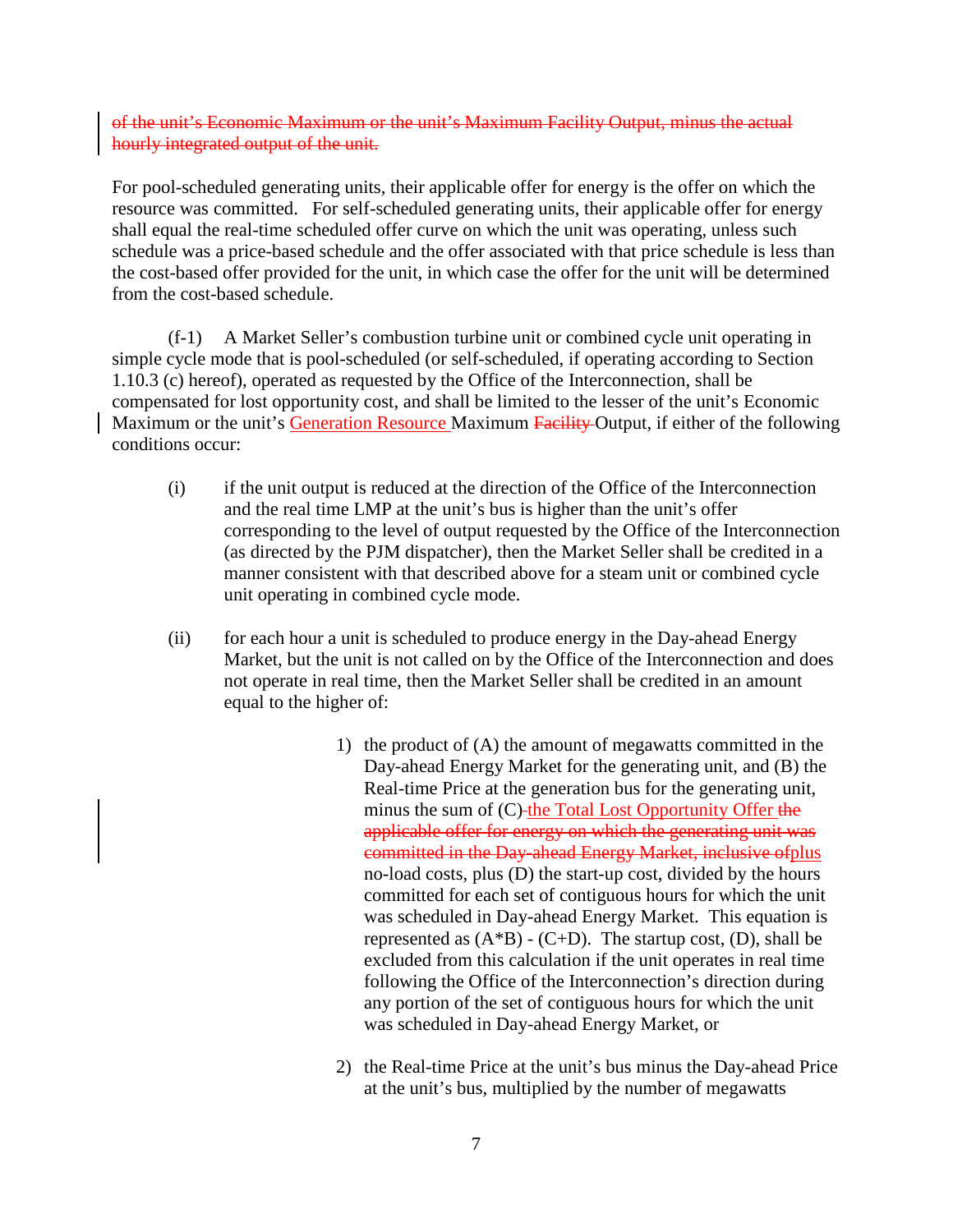committed in the Day-ahead Energy Market for the generating unit.

(f-2) A Market Seller's hydroelectric resource that is pool-scheduled (or selfscheduled, if operating according to Section 1.10.3 (c) hereof), the output of which is altered at the request of the Office of the Interconnection from the schedule submitted by the owner, due to a transmission constraint or other reliability issue, shall be compensated for lost opportunity cost in the same manner as provided in sections 3.2.2(d) and 3.2.3A(f) and further detailed in the PJM Manuals.

(f-3) If a Market Seller believes that, due to specific pre-existing binding commitments to which it is a party, and that properly should be recognized for purposes of this section, the above calculations do not accurately compensate the Market Seller for opportunity cost associated with following PJM dispatch instructions and reducing or suspending a unit's output due to a transmission constraint or other reliability issue, then the Office of the Interconnection, the Market Monitoring Unit and the individual Market Seller will discuss a mutually acceptable, modified amount of opportunity cost compensation, taking into account the specific circumstances binding on the Market Seller. Following such discussion, if the Office of the Interconnection accepts a modified amount of opportunity cost compensation, the Office of the Interconnection shall invoice the Market Seller accordingly. If the Market Monitoring Unit disagrees with the modified amount of opportunity cost compensation, as accepted by the Office of the Interconnection, it will exercise its powers to inform the Commission staff of its concerns.

(f-4) A Market Seller's wind generating unit that is pool-scheduled or self-scheduled, has SCADA capability to transmit and receive instructions from the Office of the Interconnection, has provided data and established processes to follow PJM basepoints pursuant to the requirements for wind generating units as further detailed in this Agreement, the Tariff and the PJM Manuals, and which is operating as requested by the Office of the Interconnection, the output of which is reduced or suspended at the request of the Office of the Interconnection due to a transmission constraint or other reliability issue, and for which the hourly integrated, real-time LMP at the unit's bus is higher than the unit's offer corresponding to the level of output requested by the Office of the Interconnection (as indicated either by the desired MWs of output from the unit determined by PJM's unit dispatch system or as directed by the PJM dispatcher through a manual override), shall be credited hourly in an amount equal to the product of (A) the deviation of the generating unit's output necessary to follow the Office of the Interconnection's signals and the generating unit's expected output level if it had been dispatched in economic merit order, times (B) the Real-time Price at the generation bus for the generating unit, minus (C) the Total Lost Opportunity Offer the applicable offer for energy on which the generating unit was committed in the Real-time Energy Market, provided that the resulting outcome is greater than \$0.00. This equation is represented as  $(A*B)$  - C.

The deviation of the generating unit's output is equal to the lesser of the PJM forecasted output for the unit or level of output for the unit determined according to the point on the scheduled offer curve on which the unit was operating corresponding to the hourly integrated real time Locational Marginal Price, and shall be limited to the lesser of the unit's Economic Maximum or the unit's Maximum Facility Output, minus the actual hourly integrated output of the unit.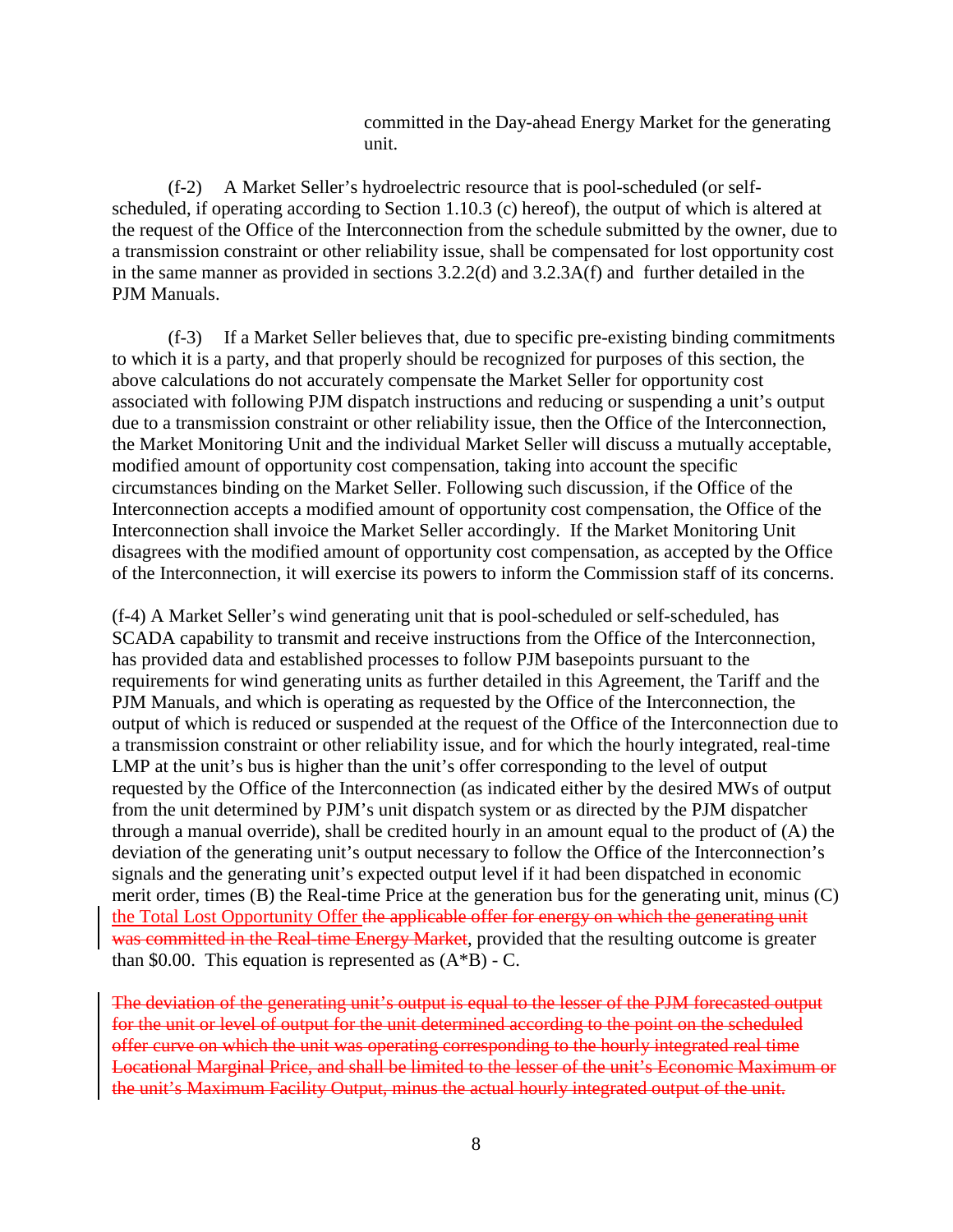For pool-scheduled generating units, their applicable offer for energy is the offer on which the resource was committed. For self-scheduled generating units, their applicable offer for energy shall equal the real-time scheduled offer curve on which the unit was operating, unless such schedule was a price-based schedule and the offer associated with that price schedule is less than the cost-based offer provided for the unit, in which case the offer for the unit will be determined from the cost-based schedule.

(g) The sum of the foregoing credits, plus any cancellation fees paid in accordance with Section 1.10.2(d), such cancellation fees to be applied to the Operating Day for which the unit was scheduled, plus any shortfalls paid pursuant to the Market Settlement provision of the real-time Economic Load Response Program, less any payments received from another Control Area for Operating Reserves, plus any redispatch costs incurred in accordance with section 10(a) of this Schedule, shall be the cost of Operating Reserves for the Real-time Energy Market in each Operating Day.

(h) The cost of Operating Reserves for the Real-time Energy Market for each Operating Day, except those associated with the scheduling of units for Black Start service or testing of Black Start Units as provided in Schedule 6A of the PJM Tariff, shall be allocated and charged to each Market Participant in proportion to the sum of the absolute values of its (1) load deviations (net of operating Behind The Meter Generation) from the Day-ahead Energy Market in megawatt-hours during that Operating Day, except as noted in subsection (h)(ii) below and in the PJM Manuals; (2) generation deviations (not including deviations in Behind The Meter Generation) from the Day-ahead Energy Market for non-dispatchable generation resources, including External Resources, in megawatt-hours during the Operating Day, as determined pursuant to subsection (o) of this Section 3.2.3; (3) deviations from the Day-ahead Energy Market for bilateral transactions from outside the PJM Region for delivery within such region in megawatt-hours during the Operating Day; and (4) deviations of energy sales from the Dayahead Energy Market from within the PJM Region to load outside such region in megawatthours during that Operating Day, but not including its bilateral transactions that are dynamically scheduled to load outside such region pursuant to Section 1.12.

The costs associated with scheduling of units for Black Start service or testing of Black Start Units shall be allocated by ratio share of the monthly transmission use of each Network Customer or Transmission Customer serving Zone Load or Non-Zone Load, as determined in accordance with the formulas contained in Schedule 6A of the PJM Tariff.

Notwithstanding section (h)(1) above, as more fully set forth in the PJM Manuals, load deviations from the Day-ahead Energy Market shall not be assessed Operating Reserves charges to the extent attributable to reductions in the load of Price Responsive Demand that is in response to an increase in Locational Marginal Price from the Day-ahead Energy Market to the Real-time Energy Market and that is in accordance with a properly submitted PRD Curve.

Deviations that occur within a single Zone shall be associated with the Eastern or Western Region, as defined in Section 3.2.3(q) of this Schedule, and shall be subject to the regional balancing Operating Reserve rate determined in accordance with Section 3.2.3(q). Deviations at a hub shall be associated with the Eastern or Western Region if all the buses that define the hub are located in the region. Deviations at an Interface Pricing Point shall be associated with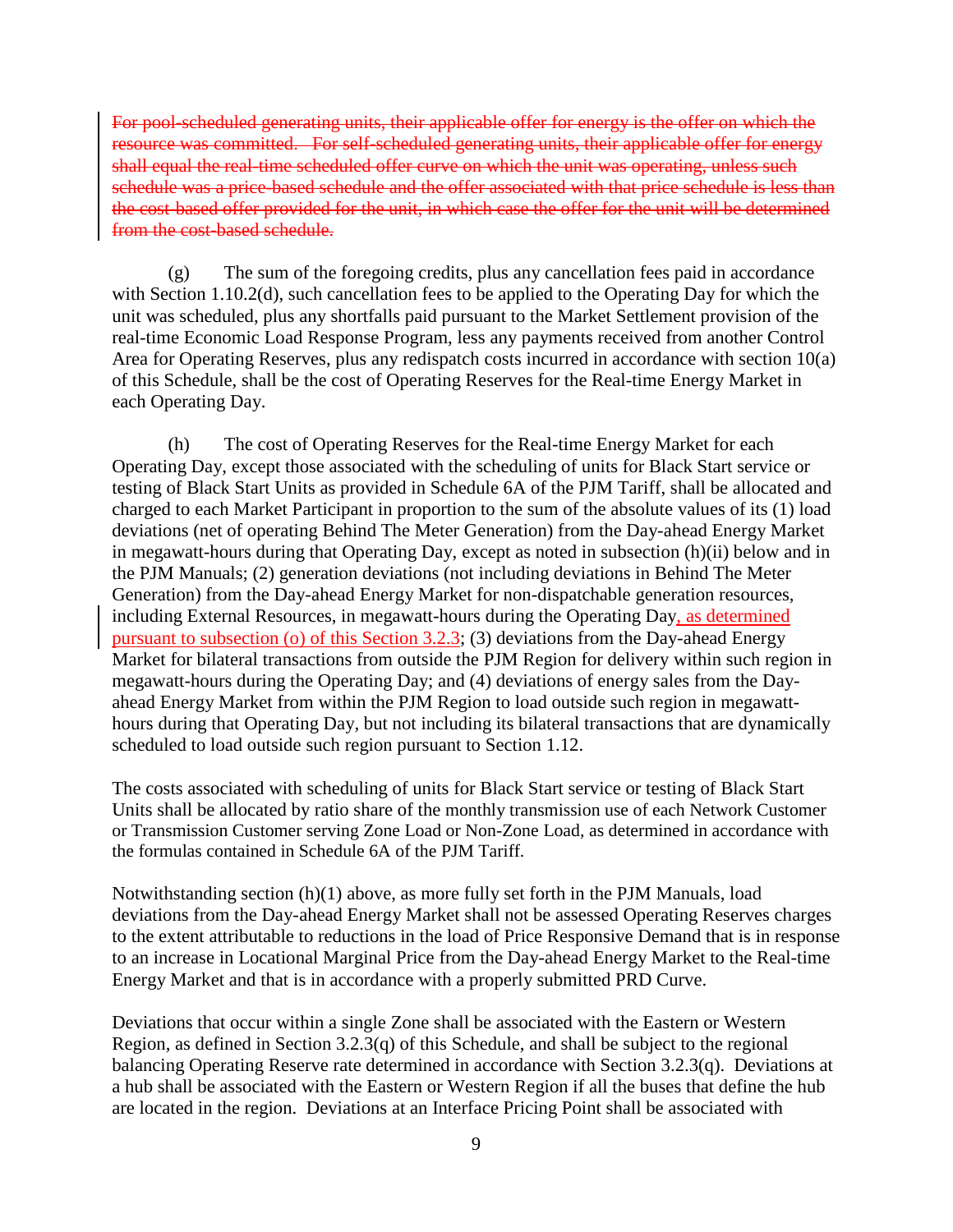whichever region, the Eastern or Western Region, with which the majority of the buses that define that Interface Pricing Point are most closely electrically associated. If deviations at interfaces and hubs are associated with the Eastern or Western region, they shall be subject to the regional balancing Operating Reserve rate. Demand and supply deviations shall be based on total activity in a Zone, including all aggregates and hubs defined by buses that are wholly contained within the same Zone.

The foregoing notwithstanding, netting deviations shall be allowed in accordance with the following provisions:

(i) Generation resources with multiple units located at a single bus shall be able to offset deviations in accordance with the PJM Manuals to determine the net deviation MW at the relevant bus.

(ii) Demand deviations will be assessed by comparing all day-ahead demand transactions at a single transmission zone, hub, or interface against the real-time demand transactions at that same transmission zone, hub, or interface; except that the positive values of demand deviations, as set forth in the PJM Manuals, will not be assessed Operating Reserve charges in the event of a Primary Reserve or Synchronized Reserve shortage in real-time or where PJM initiates the request for emergency load reductions in real-time in order to avoid a Primary Reserve or Synchronized Reserve shortage.

(iii) Supply deviations will be assessed by comparing all day-ahead transactions at a single transmission zone, hub, or interface against the real-time transactions at that same transmission zone, hub, or interface.

(i) At the end of each Operating Day, Market Sellers shall be credited on the basis of their offered prices for synchronous condensing for purposes other than providing Synchronized Reserve or Reactive Services, as well as the credits calculated as specified in Section 3.2.3(b) for those generators committed solely for the purpose of providing synchronous condensing for purposes other than providing Synchronized Reserve or Reactive Services, at the request of the Office of the Interconnection.

(j) The sum of the foregoing credits as specified in Section 3.2.3(i) shall be the cost of Operating Reserves for synchronous condensing for the PJM Region for purposes other than providing Synchronized Reserve or Reactive Services, or in association with post-contingency operation for the Operating Day and shall be separately determined for the PJM Region.

(k) The cost of Operating Reserves for synchronous condensing for purposes other than providing Synchronized Reserve or Reactive Services, or in association with postcontingency operation for each Operating Day shall be allocated and charged to each Market Participant in proportion to the sum of its (i) deliveries of energy to load (net of operating Behind The Meter Generation, but not to be less than zero) in the PJM Region, served under Network Transmission Service, in megawatt-hours during that Operating Day; and (ii) deliveries of energy sales from within the PJM Region to load outside such region in megawatt-hours during that Operating Day, but not including its bilateral transactions that are dynamically scheduled to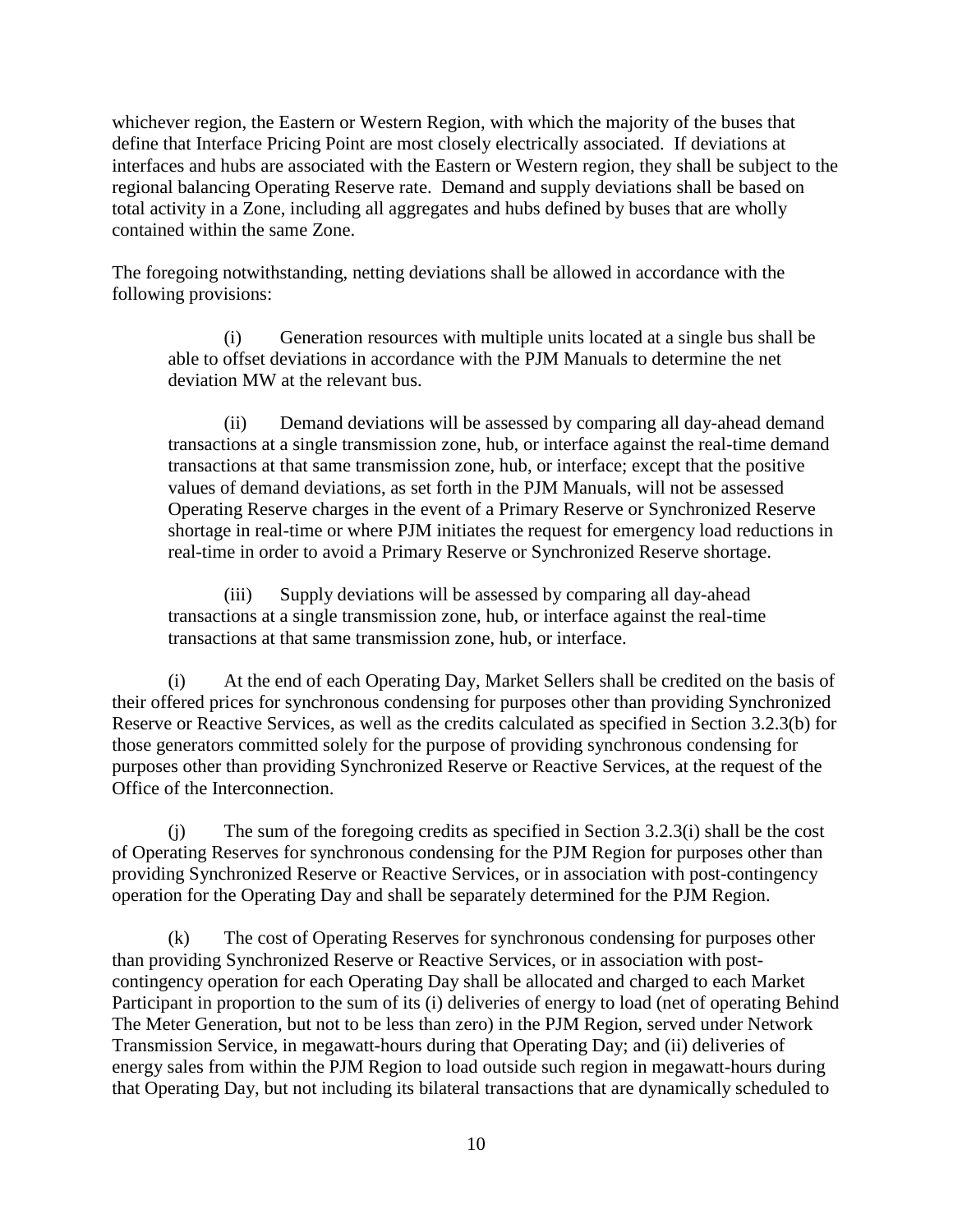load outside the PJM Region pursuant to Section 1.12, as compared to the sum of all such deliveries for all Market Participants.

(l) For any Operating Day in either, as applicable, the Day-ahead Energy Market or the Real-time Energy Market for which, for all or any part of such Operating Day, the Office of the Interconnection: (i) declares a Maximum Generation Emergency; (ii) issues an alert that a Maximum Generation Emergency may be declared ("Maximum Generation Emergency Alert"); or (iii) schedules units based on the anticipation of a Maximum Generation Emergency or a Maximum Generation Emergency Alert, the Operating Reserves credit otherwise provided by Section 3.2.3.(b) or Section 3.2.3(e) in connection with market-based offers shall be limited as provided in subsections (n) or (m), respectively. The Office of the Interconnection shall provide timely notice on its internet site of the commencement and termination of any of the actions described in subsection (i), (ii), or (iii) of this subsection (l) (collectively referred to as "MaxGen Conditions"). Following the posting of notice of the commencement of a MaxGen Condition, a Market Seller may elect to submit a cost-based offer in accordance with Schedule 2 of the Operating Agreement, in which case subsections (m) and (n) shall not apply to such offer; provided, however, that such offer must be submitted in accordance with the deadlines in Section 1.10 for the submission of offers in the Day-ahead Energy Market or Real-time Energy Market, as applicable. Submission of a cost-based offer under such conditions shall not be precluded by Section 1.9.7(b); provided, however, that the Market Seller must return to compliance with Section 1.9.7(b) when it submits its bid for the first Operating Day after termination of the MaxGen Condition.

(m) For the Real-time Energy Market, if the Effective Offer Price (as defined below) for a market-based offer is greater than \$1,000/MWh, the Market Seller shall not receive any credit for Operating Reserves. For purposes of this subsection (m), the Effective Offer Price shall be the amount that, absent subsections (l) and (m), would have been credited for Operating Reserves for such Operating Day pursuant to Section 3.2.3(e) plus the Real-time Energy Market revenues for the hours that the offer is economic divided by the megawatt hours of energy provided during the hours that the offer is economic. The hours that the offer is economic shall be: (i) the hours that the offer price for energy is less than or equal to the Real-time Price for the relevant generation bus, (ii) the hours in which the offer for energy is greater than Locational Marginal Price and the unit is operated at the direction of the Office of the Interconnection that are in addition to any hours required due to the minimum run time or other operating constraint of the unit, and (iii) for any unit with a minimum run time of one hour or less and with more than one start available per day, any hours the unit operated at the direction of the Office of the Interconnection.

(n) For the Day-ahead Energy Market, if notice of a MaxGen Condition is provided prior to 12:00 noon on the day before the Operating Day for which transactions are being scheduled and the Effective Offer Price is greater than \$1,000/MWh, the Market Seller shall not receive any credit for Operating Reserves. If notice of a MaxGen Condition is provided after 12:00 noon on the day before the Operating Day for which transactions are being scheduled and the Effective Offer Price is greater than \$1,000/MWh, the Market Seller shall receive credit for Operating Reserves determined in accordance with Section 3.2.3(b), subject to the limit on total compensation stated below. If the Effective Offer Price is less than or equal to \$1,000/MWh,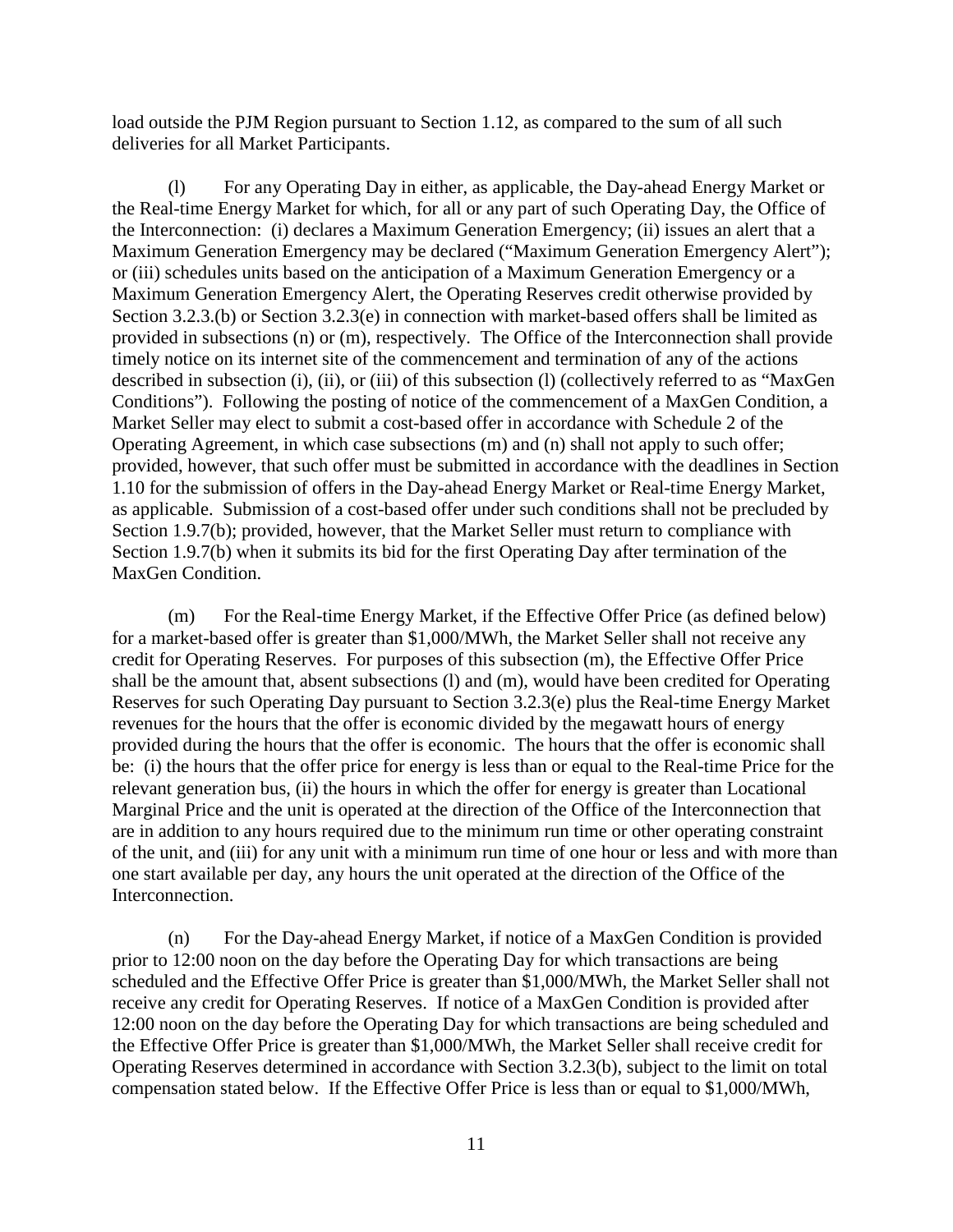regardless of when notice of a MaxGen Condition is provided, the Market Seller shall receive credit for Operating Reserves determined in accordance with Section 3.2.3(b), subject to the limit on total compensation stated below. For purposes of this subsection (n), the Effective Offer Price shall be the amount that, absent subsections (l) and (n), would have been credited for Operating Reserves for such Operating Day divided by the megawatt hours of energy offered during the Specified Hours, plus the offer for energy during such hours. The Specified Hours shall be the lesser of: (1) the minimum run hours stated by the Market Seller in its Offer Data; and (2) either (i) for steam-electric generating units and for combined-cycle units when such units are operating in combined-cycle mode, the six consecutive hours of highest Day-ahead Price during such Operating Day when such units are running or (ii) for combustion turbine units and for combined-cycle units when such units are operating in combustion turbine mode, the two consecutive hours of highest Day-ahead Price during such Operating Day when such units are running. Notwithstanding any other provision in this subsection, the total compensation to a Market Seller on any Operating Day that includes a MaxGen Condition shall not exceed \$1,000/MWh during the Specified Hours, where such total compensation in each such hour is defined as the amount that, absent subsections (l) and (n), would have been credited for Operating Reserves for such Operating Day pursuant to Section 3.2.3(b) divided by the Specified Hours, plus the Day-ahead Price for such hour, and no Operating Reserves payments shall be made for any other hour of such Operating Day. If a unit operates in real time at the direction of the Office of the Interconnection consistently with its day-ahead clearing, then subsection (m) does not apply.

(o) With the exception of generation resources that cause schedule deviations, as described below in subsection o-2, dDispatchable pool-scheduled generation resources and dispatchable self-scheduled generation resources that follow dispatch shall not be assessed balancing Operating Reserve deviations. Pool-scheduled generation resources and dispatchable self-scheduled generation resources that do not follow dispatch shall be assessed balancing Operating Reserve deviations in accordance with the calculations described in the PJM Manuals. Ramp-limited desired MW values shall be used to determine generation resource real-time deviations from the resource's day-ahead schedules.

The Office of the Interconnection shall calculate a ramp-limited desired MW value for generation resources where the economic minimum and economic maximum are at least as far apart in real-time as they are in day-ahead according to the following parameters:

(i) real-time economic minimum  $\leq$  105% of day-ahead economic minimum or day-ahead economic minimum plus 5 MW, whichever is greater.

(ii) real-time economic maximum >= 95% day-ahead economic maximum or day-ahead economic maximum minus 5 MW, whichever is lower.

The ramp-limited desired MW value for a generation resource shall be equal to:

$$
Ramp\_Request_t = \frac{(UDStage_t - 1 - AOutput_{t-1})}{(UDSLAtime)} \cdot t - 1
$$
\n
$$
RL\_Desired_t = AOutput_{t-1} + \left(Ramp\_Request_t * Case\_Eff\_time \atop t-1\right)
$$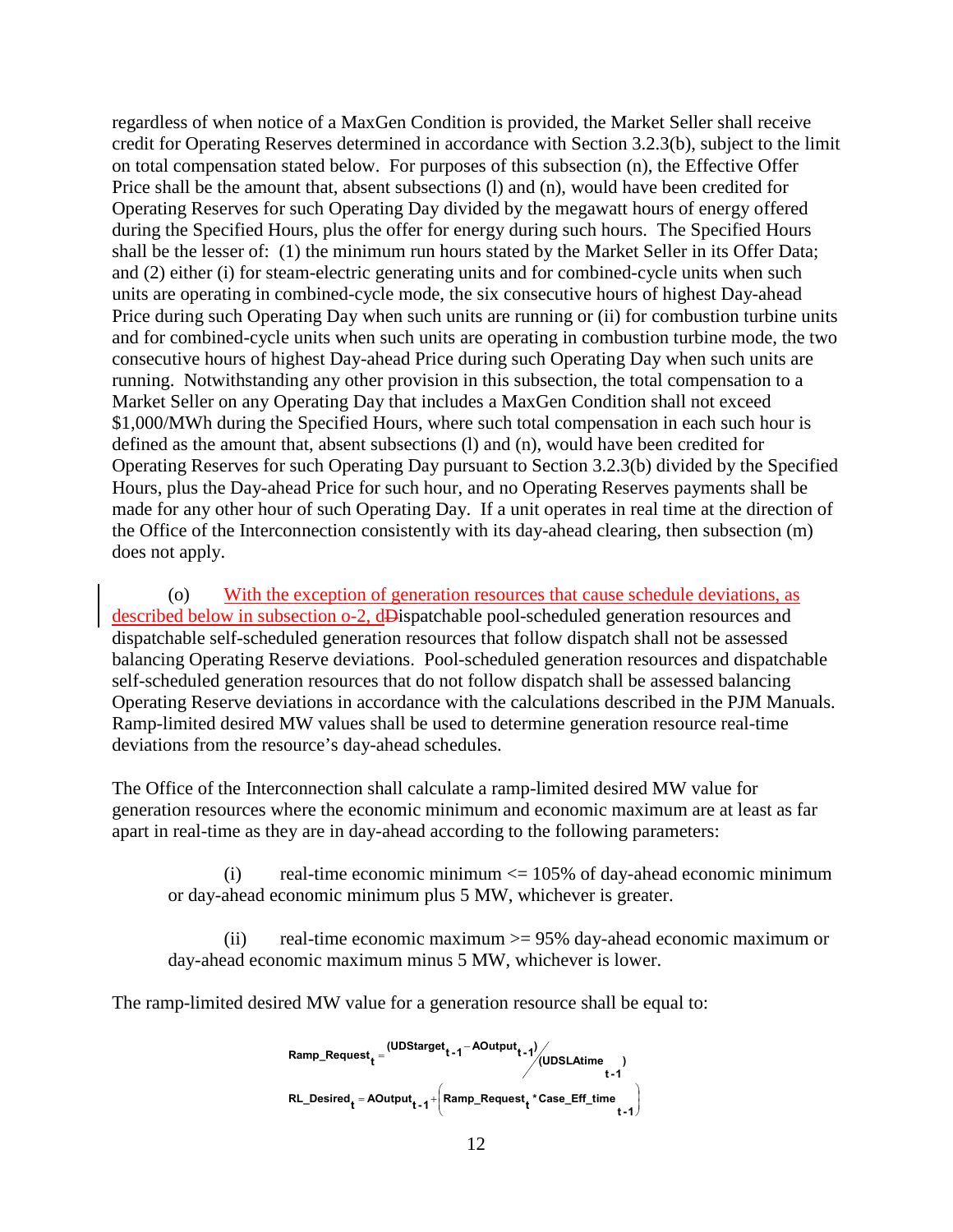where:

- 1. UDStarget = UDS basepoint for the previous UDS case
- 2. A Output  $=$  Unit's output at case solution time
- 3. UDSLAtime = UDS look ahead time
- 4. Case\_Eff\_time = Time between base point changes
- 5. RL\_Desired = Ramp-limited desired MW

To determine if a generation resource is following dispatch the Office of the Interconnection shall determine the unit's MW off dispatch and % off dispatch by using the lesser of the difference between the actual output and the UDS Basepoint or the actual output and ramplimited desired MW value. The % off dispatch and MW off dispatch will be a time-weighted average over the course of an hour. If the UDS Basepoint and the ramp-limited desired MW for the resource are unavailable, the Office of the Interconnection will determine the unit's MW off dispatch and % off dispatch by calculating the lesser of the difference between the actual output and the UDS LMP Desired MW.

A pool-scheduled or dispatchable self-scheduled resource is considered to be following dispatch if its actual output is between its ramp-limited desired MW value and UDS Basepoint, or if its % off dispatch is  $\leq$  10, or its hourly integrated Real-time MWh is within 5% or 5 MW (whichever is greater) of the hourly integrated ramp-limited desired MW. A self-scheduled generator must also be dispatched above economic minimum. The degree of deviations for resources that are not following dispatch shall be determined in accordance with the following provisions:

- A dispatchable self-scheduled resource that is not dispatched above economic minimum shall be assessed balancing Operating Reserve deviations according to the following formula: hourly integrated Real-time MWh – Day-Ahead MWh.
- A resource that is dispatchable day-ahead but is Fixed Gen in real-time shall be assessed balancing Operating Reserve deviations according to the following formula: hourly integrated Real-time MWh – UDS LMP Desired MW.
- Pool-scheduled generators that are not following dispatch shall be assessed balancing Operating Reserve deviations according to the following formula: hourly integrated Real-time MWh – hourly integrated Ramp-Limited Desired MW.
- If a resource's real-time economic minimum is greater than its day-ahead economic minimum by 5% or 5 MW, whichever is greater, or its real-time economic maximum is less than its Day Ahead economic maximum by 5% or 5 MW, whichever is lower, and UDS LMP Desired MWh for the hour is either below the real time economic minimum or above the real time economic maximum, then balancing Operating Reserve deviations for the resource shall be assessed according to the following formula: hourly integrated Real time MWh – UDS LMP Desired MWh.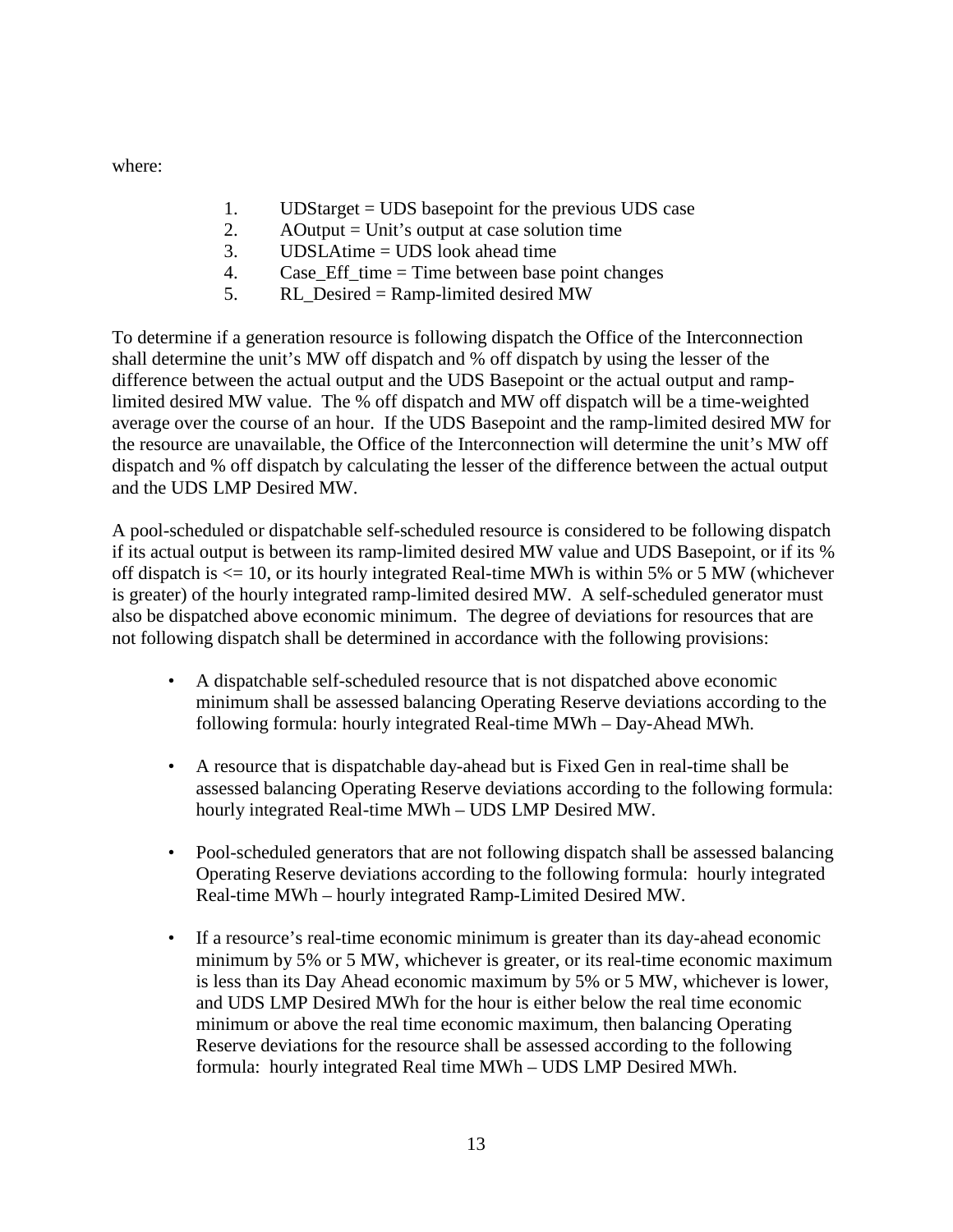- If a resource is not following dispatch and its % Off Dispatch is  $\leq$  20%, balancing Operating Reserve deviations shall be assessed according to the following formula: hourly integrated Real-time Mwh – hourly integrated Ramp-Limited Desired MW. If deviation value is within 5% or 5 MW (whichever is greater) of Ramp-Limited Desired MW, balancing Operating Reserve deviations shall not be assessed.
- If a resource is not following dispatch and its % off Dispatch is  $> 20\%$ , balancing Operating Reserve deviations shall be assessed according to the following formula: hourly integrated Real time MWh – UDS LMP Desired MWh.
- If a resource is not following dispatch, and the resource has tripped, for the hour the resource tripped and the hours it remains offline throughout its day-ahead schedule balancing Operating Reserve deviations shall be assessed according to the following formula: hourly integrated Real time MWh – Day-Ahead MWh.
- For resources that are not dispatchable in both the Day-Ahead and Real-time Energy Markets balancing Operating Reserve deviations shall be assessed according to the following formula: hourly integrated Real-time MWh - Day-Ahead MWh.

(o-1) With the exception of Economic Load Response Participants that cause schedule deviations, as described below in subsection o-2, dDispatchable economic load reduction resources that follow dispatch shall not be assessed balancing Operating Reserve deviations. Economic Lload reduction resourcesResponse Participants that do not follow dispatch shall be assessed balancing Operating Reserve deviations as described in this subsection and as further specified in the PJM Manuals.

The Desired MW quantity for such resources for each hour shall be the hourly integrated MW quantity to which the load reduction resource was dispatched for each hour (where the hourly integrated value is the average of the dispatched values as determined by the Office of the Interconnection for the resource for each hour).

If the actual reduction quantity for the load reduction resource for a given hour deviates by no more than 20% above or below the Desired MW quantity, then no balancing Operating Reserve deviation will accrue for that hour. If the actual reduction quantity for the load reduction resource for a given hour is outside the 20% bandwidth, the balancing Operating Reserve deviations will accrue for that hour in the amount of the absolute value of (Desired MW – actual reduction quantity). For those hours where the actual reduction quantity is within the 20% bandwidth specified above, the load reduction resource will be eligible to be made whole for the total value of its offer as defined n section 3.3A of this Appendix. Hours for which the actual reduction quantity is outside the 20% bandwidth will not be eligible for the make-whole payment. If at least one hour is not eligible for make-whole payment based on the 20% criteria, then the resource will also not be made whole for its shutdown cost.

(o-2) A schedule deviation shall be assessed to any resource that submits a Final Real-time Offer which changes the resource's desired megawatt quantity associated with its Committed Offer. The schedule deviation shall equal the desired megawatt quantity for the resource determined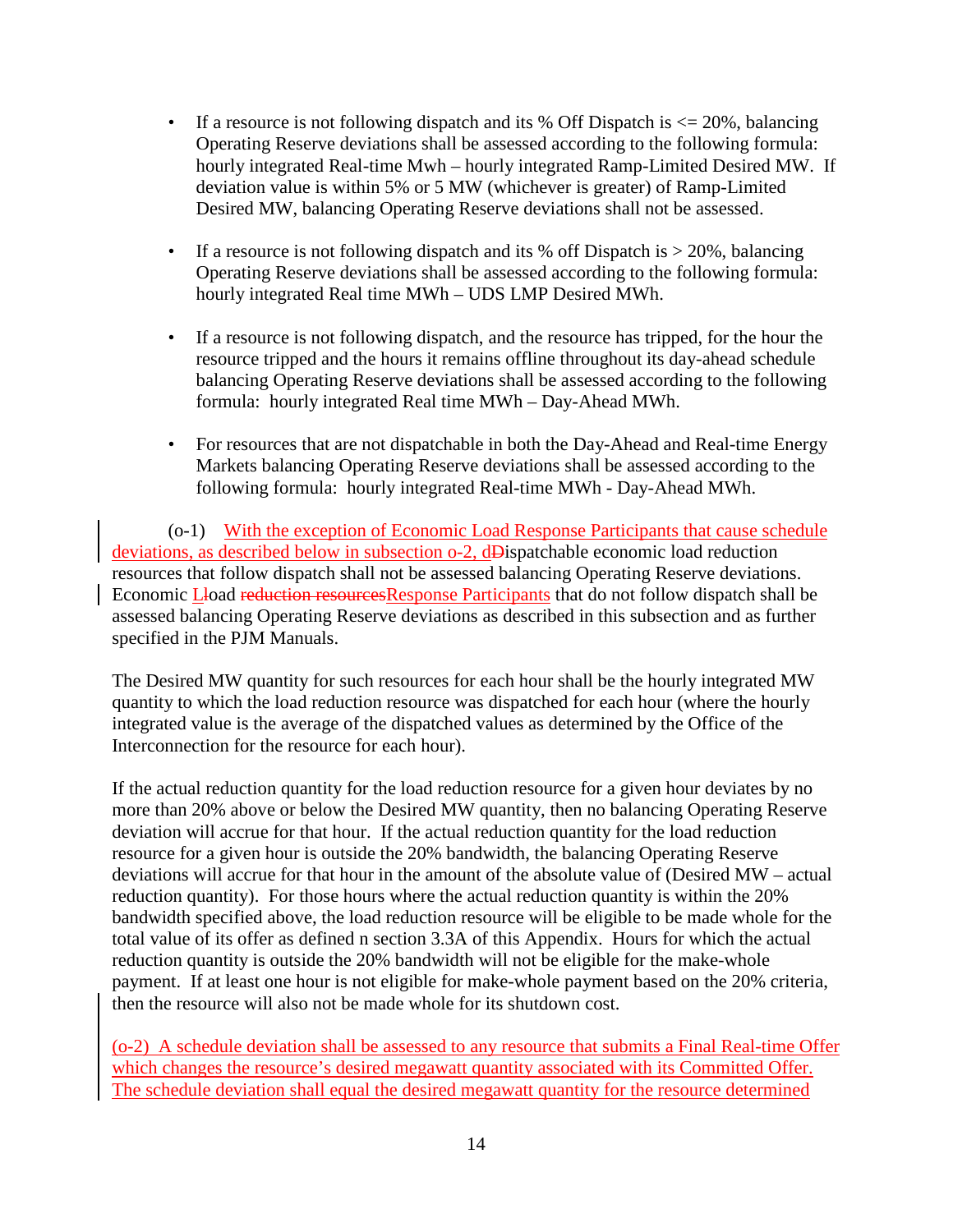according to the point on the Final Real-time Offer corresponding to the hourly integrated realtime Locational Marginal Price at the resource's bus, as compared to the desired megawatt quantity for the resource determined according to the point on the Committed Offer corresponding to the hourly integrated real-time Locational Marginal Price at the resource's bus or designated pricing point.

(p) The Office of the Interconnection shall allocate the charges assessed pursuant to Section 3.2.3(h) of Schedule 1 of this Agreement except those associated with the scheduling of units for Black Start service or testing of Black Start Units as provided in Schedule 6A of the PJM Tariff, to real-time deviations from day-ahead schedules or real-time load share plus exports depending on whether the underlying balancing Operating Reserve credits are related to resources scheduled during the reliability analysis for an Operating Day, or during the actual Operating Day.

(i) For resources scheduled by the Office of the Interconnection during the reliability analysis for an Operating Day, the associated balancing Operating Reserve charges shall be allocated based on the reason the resource was scheduled according to the following provisions:

(A) If the Office of the Interconnection determines during the reliability analysis for an Operating Day that a resource was committed to operate in real-time to augment the physical resources committed in the Day-ahead Energy Market to meet the forecasted real-time load plus the Operating Reserve requirement, the associated balancing Operating Reserve charges shall be allocated to real-time deviations from day-ahead schedules.

(B) If the Office of the Interconnection determines during the reliability analysis for an Operating Day that a resource was committed to maintain system reliability, the associated balancing Operating Reserve charges shall be allocated according to ratio share of real time load plus export transactions.

(C) If the Office of the Interconnection determines during the reliability analysis for an Operating Day that a resource with a day-ahead schedule is required to deviate from that schedule to provide balancing Operating Reserves, the associated balancing Operating Reserve charges shall be allocated pursuant to (A) or (B) above.

(ii) For resources scheduled during an Operating Day, the associated balancing Operating Reserve charges shall be allocated according to the following provisions:

(A) If the Office of the Interconnection directs a resource to operate during an Operating Day to provide balancing Operating Reserves, the associated balancing Operating Reserve charges shall be allocated according to ratio share of load plus exports. The foregoing notwithstanding, charges will be assessed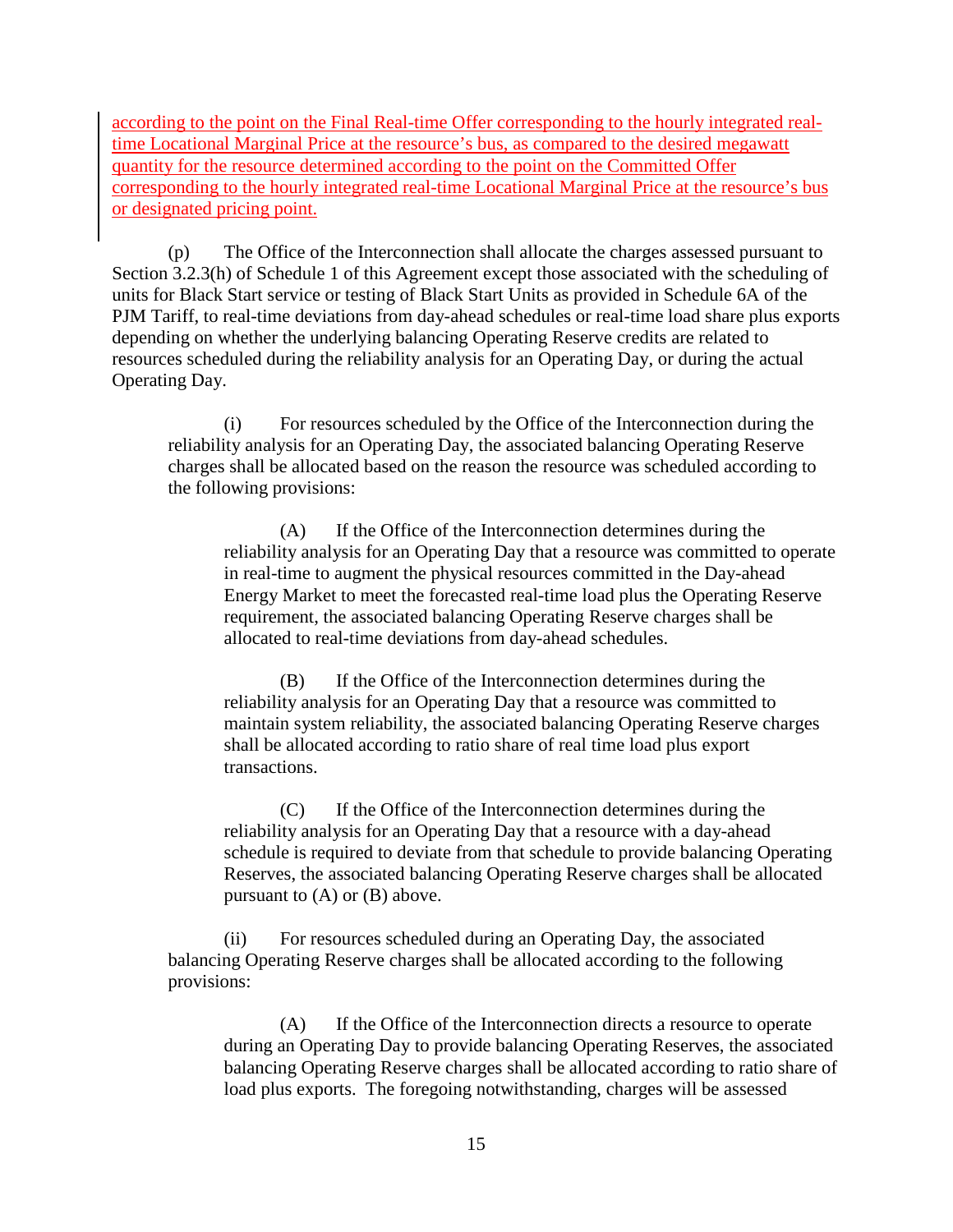pursuant to this section only if the LMP at the resource's bus does not meet or exceed the applicable offer of the resource for at least four-5-minute intervals during one or more discrete clock hours during each period the resource operated and produced MWs during the relevant Operating Day. If a resource operated and produced MWs for less than four 5-minute intervals during one or more discrete clock hours during the relevant Operating Day, the charges for that resource during the hour it was operated less than four 5-minute intervals will be identified as being in the same category as identified for the Operating Reserves for the other discrete clock hours.

(B) If the Office of the Interconnection directs a resource not covered by Section 3.2.3(h)(ii)(A) of Schedule 1 of this Agreement to operate in real-time during an Operating Day, the associated balancing Operating Reserve charges shall be allocated according to real-time deviations from day-ahead schedules.

(q) The Office of the Interconnection shall determine regional balancing Operating Reserve rates for the Western and Eastern Regions of the PJM Region. For the purposes of this section, the Western Region shall be the AEP, APS, ComEd, Duquesne, Dayton, ATSI, DEOK, EKPC transmission Zones, and the Eastern Region shall be the AEC, BGE, Dominion, PENELEC, PEPCO, ME, PPL, JCPL, PECO, DPL, PSEG, RE transmission Zones. The regional balancing Operating Reserve rates shall be determined in accordance with the following provisions:

(i) The Office of the Interconnection shall calculate regional adder rates for the Eastern and Western Regions. Regional adder rates shall be equal to the total balancing Operating Reserve credits paid to generators for transmission constraints that occur on transmission system capacity equal to or less than 345kv. The regional adder rates shall be separated into reliability and deviation charges, which shall be allocated to real-time load or real-time deviations, respectively. Whether the underlying credits are designated as reliability or deviation charges shall be determined in accordance with Section 3.2.3(p).

(ii) The Office of the Interconnection shall calculate RTO balancing Operating Reserve rates. RTO balancing Operating Reserve rates shall be equal to balancing Operating Reserve credits except those associated with the scheduling of units for Black Start service or testing of Black Start Units as provided in Schedule 6A of the PJM Tariff, in excess of the regional adder rates calculated pursuant to Section  $3.2.3(q)(i)$ of Schedule 1 of this Agreement. The RTO balancing Operating Reserve rates shall be separated into reliability and deviation charges, which shall be allocated to real-time load or real-time deviations, respectively. Whether the underlying credits are allocated as reliability or deviation charges shall be determined in accordance with Section 3.2.3(p).

(iii) Reliability and deviation regional balancing Operating Reserve rates shall be determined by summing the relevant RTO balancing Operating Reserve rates and regional adder rates.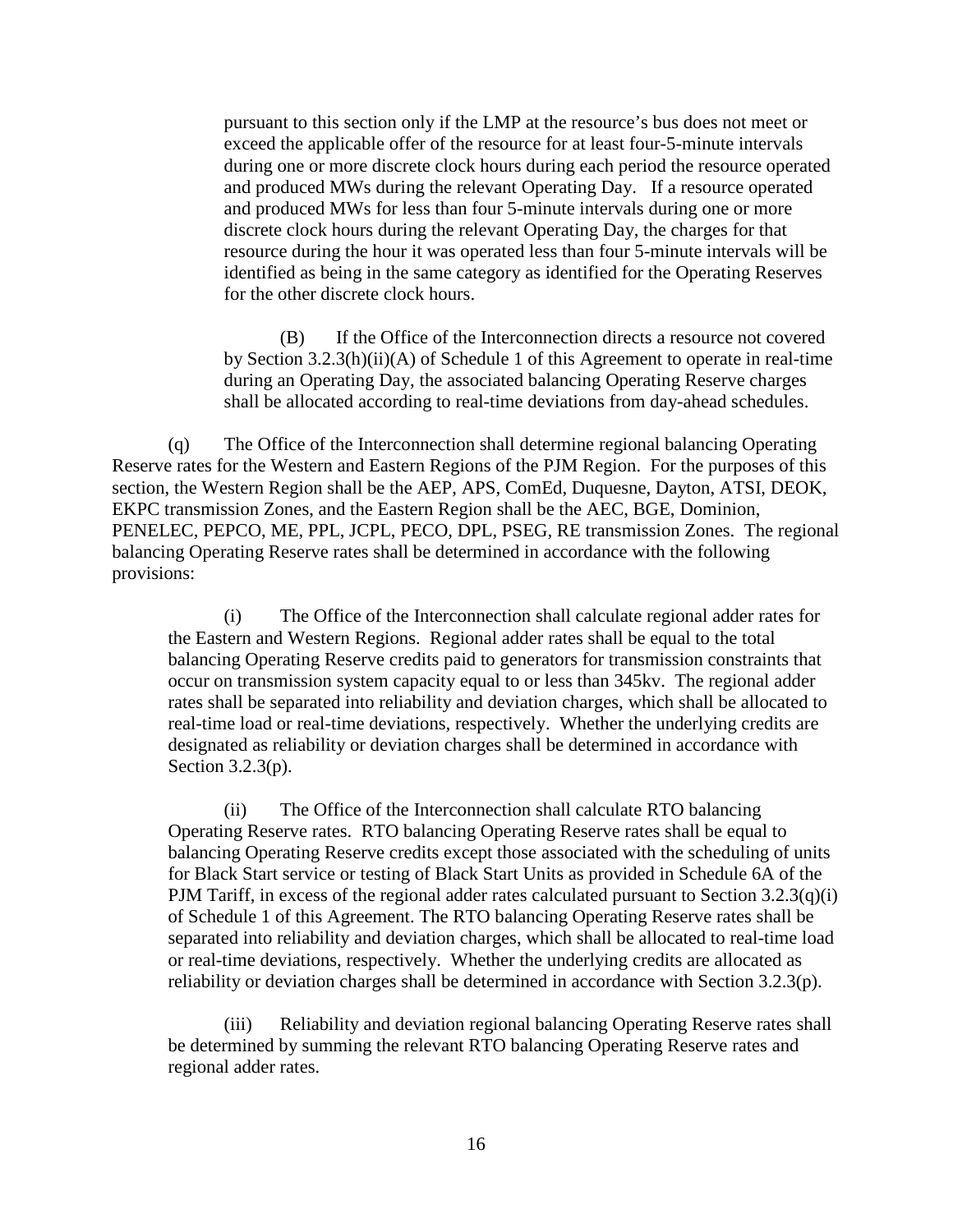(iv) If the Eastern and/or Western Regions do not have regional adder rates, the relevant regional balancing Operating Reserve rate shall be the reliability and/or deviation RTO balancing Operating Reserve rate.

# **Note- no changes to Day-ahead Scheduling Reserves Section or Synch Reserve Sections**

# **3.2.3B Reactive Services.**

(a) A Market Seller providing Reactive Services at the direction of the Office of the Interconnection shall be credited as specified below for the operation of its resource. These provisions are intended to provide payments to generating units when the LMP dispatch algorithms would not result in the dispatch needed for the required reactive service. LMP will be used to compensate generators that are subject to redispatch for reactive transfer limits.

(b) At the end of each Operating Day, where the active energy output of a Market Seller's resource is reduced or suspended at the request of the Office of the Interconnection for the purpose of maintaining reactive reliability within the PJM Region, the Market Seller shall be credited according to Sections 3.2.3B(c) & 3.2.3B(d).

(c) A Market Seller providing Reactive Services from either a steam-electric generating unit or combined cycle unit operating in combined cycle mode, where such unit is pool-scheduled (or self-scheduled, if operating according to Section 1.10.3 (c) hereof), and where the hourly integrated, real time LMP at the unit's bus is higher than the price offered by the Market Seller for energy from the unit at the level of output requested by the Office of the Interconnection (as indicated either by the desired MWs of output from the unit determined by PJM's unit dispatch system or as directed by the PJM dispatcher through a manual override) shall be compensated for lost opportunity cost by receiving a credit hourly in an amount equal to the product of (A) the deviation of the generating unit's output necessary to follow the Office of the Interconnection's signals and the generating unit's expected output level if it had been dispatched in economic merit order, times (B) the Real-time Price at the generation bus for the generating unit, minus (C) the applicable offer for energy on which the generating unit was committed in the Real-time Energy Market Marketthe Total Lost Opportunity Offer, provided that the resulting outcome is greater than \$0.00. This equation is represented as  $(A*B)$  - C.

The deviation of the generating unit's output is equal to the lesser of the PJM forecasted output for the unit or level of output for the unit determined according to the point on the scheduled offer curve on which the unit was operating corresponding to the hourly integrated real time Locational Marginal Price, and shall be limited to the lesser of the unit's Economic Maximum or the unit's Maximum Facility Output, minus the actual hourly integrated output of the unit.

For pool-scheduled generating units, their applicable offer for energy is the offer on which the resource was committed. For self-scheduled generating units, their applicable offer for energy shall equal the real-time scheduled offer curve on which the unit was operating, unless such schedule was a price-based schedule and the offer associated with that price schedule is less than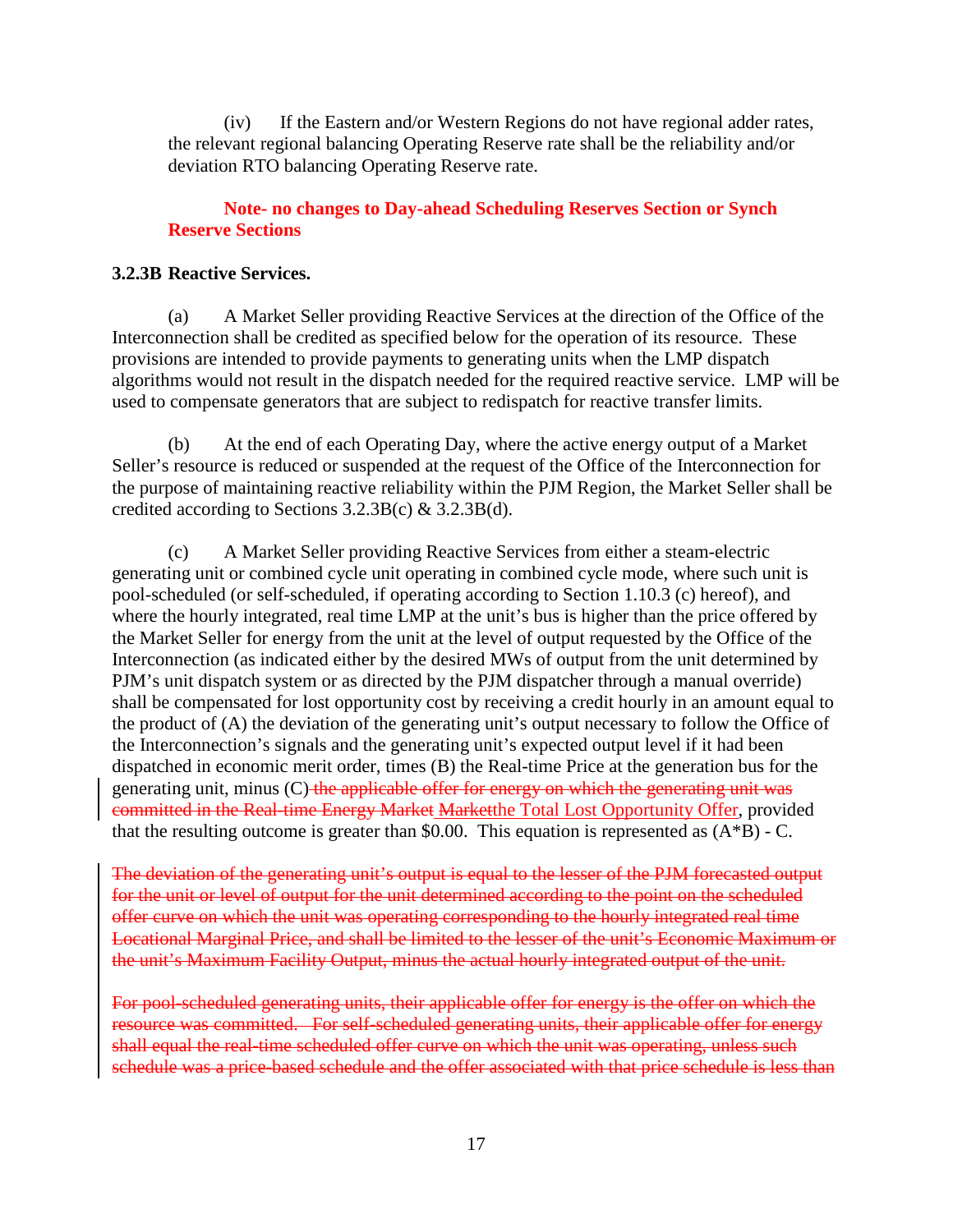the cost-based offer provided for the unit, in which case the offer for the unit will be determined from the cost-based schedule.

(d) A Market Seller providing Reactive Services from either a combustion turbine unit or combined cycle unit operating in simple cycle mode that is pool scheduled (or selfscheduled, if operating according to Section 1.10.3 (c) hereof), operated as requested by the Office of the Interconnection, shall be compensated for lost opportunity cost, limited to the lesser of the unit's Economic Maximum or the unit's Generation Resource Maximum Facility Output, if either of the following conditions occur:

 $(i)$  if the unit output is reduced at the direction of the Office of the Interconnection and the real time LMP at the unit's bus is higher than the price offered by the Market Seller for energy from the unit at the level of output requested by the Office of the Interconnection as directed by the PJM dispatcher, then the Market Seller shall be credited in a manner consistent with that described above in Section 3.2.3B(c) for a steam unit or a combined cycle unit operating in combined cycle mode.

(ii) if the unit is scheduled to produce energy in the day-ahead market, but the unit is not called on by PJM and does not operate in real time, then the Market Seller shall be credited hourly in an amount equal to the higher of (i) {(URTLMP – UDALMP) x DAG, or  $(ii)$   $\{$  (URTLMP – UB)  $x$  DAG where:

URTLMP equals the real time LMP at the unit's bus;

UDALMP equals the day-ahead LMP at the unit's bus;

DAG equals the day-ahead scheduled unit output for the hour;

UB equals the offer price for the unit determined according to the schedule on which the unit was committed day-ahead, unless such schedule was a price-based schedule and the offer associated with that price-based schedule is less than the cost-based offer for the unit, in which case the offer for the unit will be determined based on the cost-based schedule; and

where URTLMP - UDALMP and URTLMP – UB shall not be negative.

(e) At the end of each Operating Day, where the active energy output of a Market Seller's unit is increased at the request of the Office of the Interconnection for the purpose of maintaining reactive reliability within the PJM Region and the offered price of the energy is above the real-time LMP at the unit's bus, the Market Seller shall be credited according to Section 3.2.3B(f).

(f) A Market Seller providing Reactive Services from either a steam-electric generating unit, combined cycle unit or combustion turbine unit, where such unit is pool scheduled (or self-scheduled, if operating according to Section 1.10.3 (c) hereof), and where the hourly integrated, real time LMP at the unit's bus is lower than the price offered by the Market